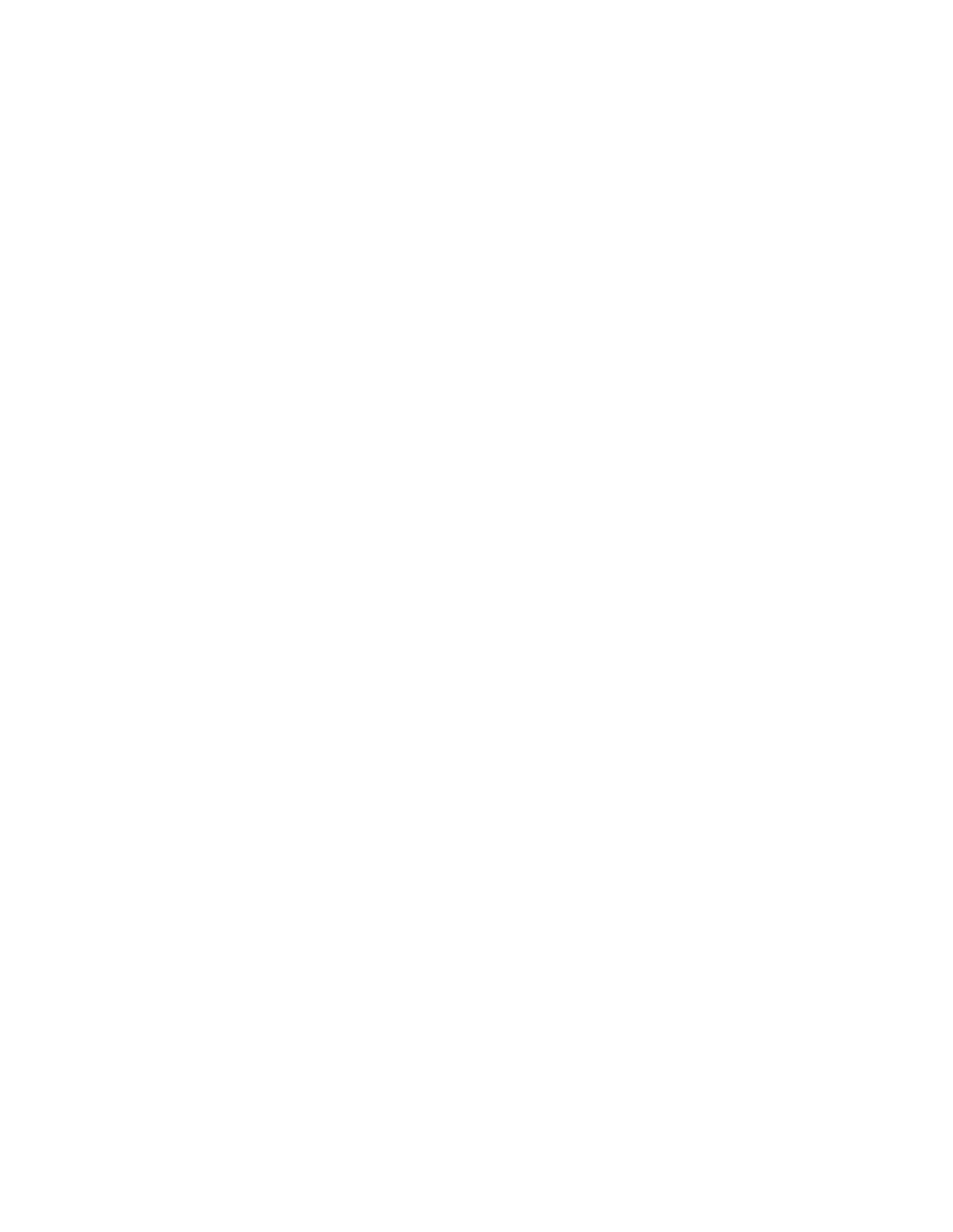<span id="page-2-0"></span> **Section 1 Background and Purpose of this Addendum**

## <span id="page-2-1"></span>**1.1 Background**

 In November 2009, the California Legislature enacted Senate Bill X7 1, one of several bills passed at that time related to water supply reliability, ecosystem health, and the Sacramento–San Joaquin Delta and Suisun Marsh (Delta) (Water Code [Wat. Code] section 85058). This new law became effective February 3, 2010 and included the Sacramento–San Joaquin Delta Reform Act of 2009 (Delta Reform Act) codified in Wat. Code Division 35. The Delta Reform Act establishes the Delta Stewardship Council (Council) as an independent agency of the State of California (State) and requires the Council to develop and adopt the Delta Plan, a legally enforceable, comprehensive, long-term management plan for the Delta to achieve the coequal goals (Wat. Code sections 85001(c), 85059, and 85200(a)). On May 16, 2013, the Council certified the Program EIR (PEIR) for the Delta Plan (State Clearinghouse #2010122028) which analyzed the potential significant impacts of implementing the Delta Plan at a program level of detail and adopted the Delta Plan. The Delta Plan includes 14 policies, which the California Office of Administrative Law approved as regulations in California Code of Regulations (Cal. Code Regs.) title 23, sections 5001 through 5014 in September 2013, after completion of the rulemaking process pursuant to the Administrative Procedure Act. The Council has been implementing the Delta Plan since that time. Amendments to the Delta Plan have been adopted since 2013. In 2018, the Council adopted three amendments to the Delta Plan: ♦ Pursuant to Wat. Code section 85304, "promotion of options for new and improved infrastructure relating to Delta water conveyance, storage, and the operation of both to achieve the coequal goals," the Council amended Chapter 3

 of the Delta Plan. This amendment is referred to as the Conveyance, Storage Systems, and the Operation of Both (CSO) Amendment, and includes an amendment to Delta Plan Recommendation WR R12.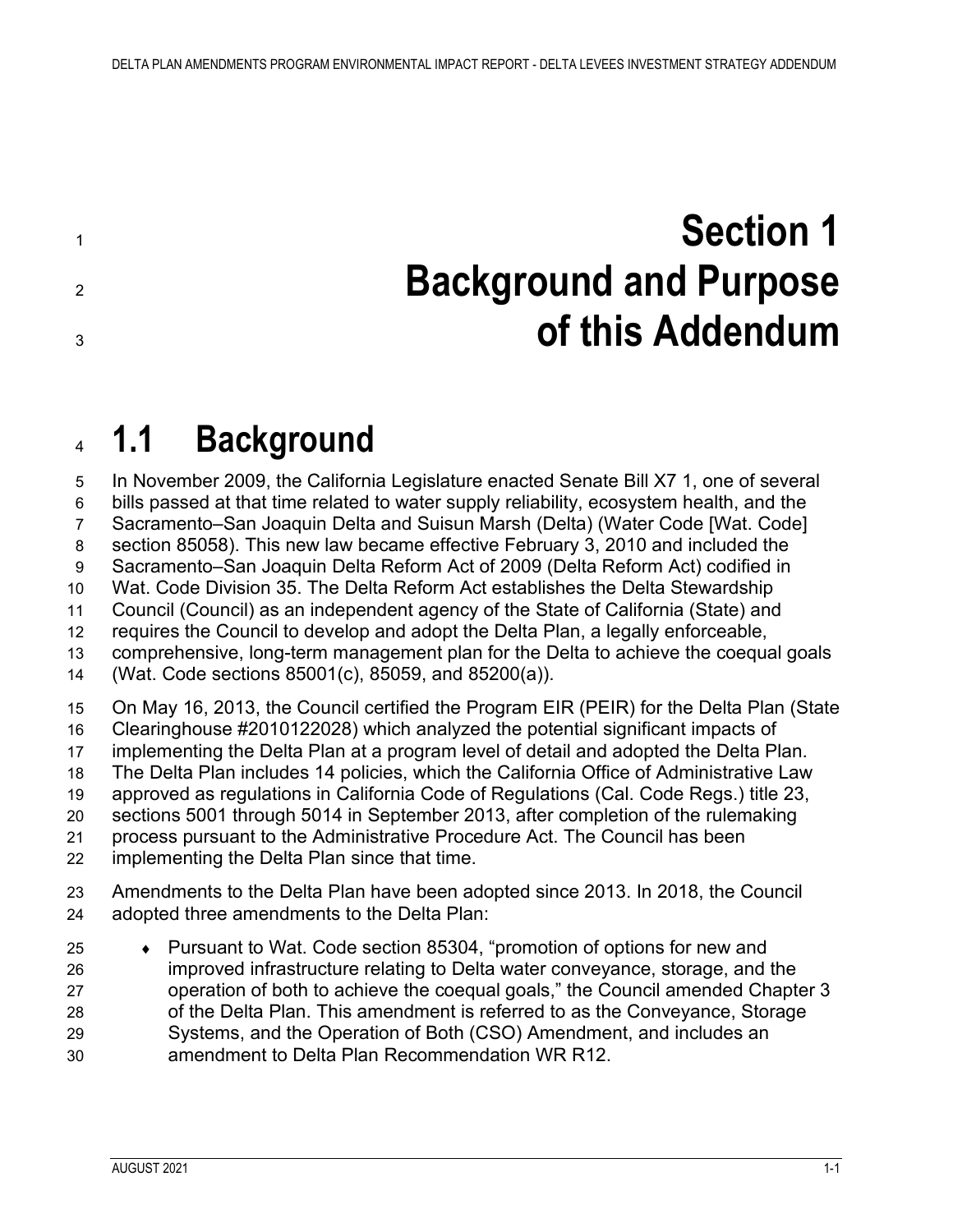- ♦ Pursuant to Wat. Code sections 85211 and 85308(a) through 85308(d), the Council amended Appendix E of the Delta Plan to include revised output and outcome performance measures. The revised performance measures contain quantified or otherwise measurable targets to be used as indicators of whether the Delta Plan is meeting its objectives. These revisions are referred to as the Performance Measures (PM) Amendment.
- ♦ Pursuant to Wat. Code sections 85305 and 85306, the Council amended Chapter 7 of the Delta Plan by updating and adopting new recommendations and Policy RR P1 regarding strategic investment in Delta levees for the purposes of risk reduction, including a revision of interim Delta Plan policy RR P1. These revisions are referred to as the Delta Levees Investment and Risk Reduction Strategy (DLIS) Amendment.
- The impacts of these proposed amendments were evaluated in the Delta Plan
- Amendments PEIR (State Clearinghouse #2017032048). The Council certified the Delta
- Plan Amendments PEIR and adopted the amendments on April 26, 2018 (2018 PEIR).
- In addition, 23 CCR 5002 (b)(2) was amended to add the new 2018 mitigation measure,
- Mitigation Measure 5.2-1.
- On March 26, 2020, the Council adopted Resolution No. 2020-01 determining not to
- proceed with the rulemaking process and rescinding Policy RR P1 and accompanying
- text in the DLIS Amendment due to the need to evaluate updated information regarding
- the height of levees and island floors based on newly published elevation data by the
- California Department of Water Resources.
- The Council now proposes to adopt a revised DLIS Amendment, amend Cal. Code
- Regs. title 23, section 5001 to update and add definitions for terms used in updated
- Delta Plan Policy RR P1 and amend Cal. Code Regs. title 23, section 5012,
- Prioritization of State Investments in Delta Levees and Risk Reduction, to incorporate
- the proposed updated DLIS Amendment. The Council anticipates initiating the
- rulemaking process to amend Cal. Code Regs. title 23, section 5012 and section 5001
- after certification of this EIR Addendum.

## <span id="page-3-0"></span>**1.2 Purpose of the EIR Addendum**

- According to section 15164(a) of the California Environmental Quality Act (CEQA) Guidelines, the lead agency or a responsible agency shall prepare an addendum to a previously certified EIR if some changes or additions are necessary but none of the conditions described in section 15162 requiring preparation of a subsequent EIR have occurred. Section 15162 of the CEQA Guidelines lists the conditions that would require the preparation of a subsequent EIR rather than an addendum, which are:
- 1. Substantial changes are proposed in the project which will require major revisions of the previous EIR or negative declaration due to the involvement of new significant environmental effects or a substantial increase in the severity of previously identified significant effects;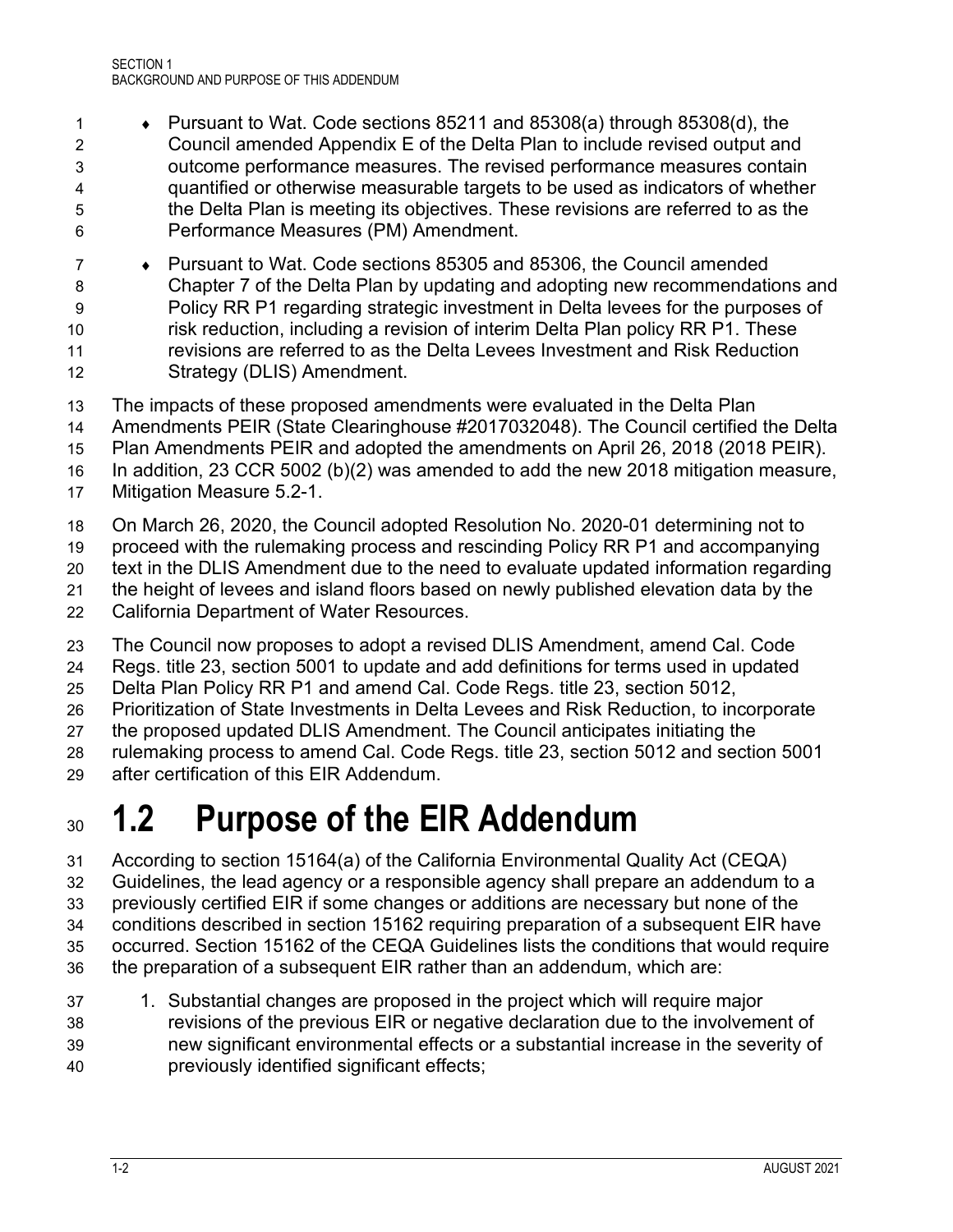- 2. Substantial changes occur with respect to the circumstances under which the project is undertaken which will require major revisions of the previous EIR or negative declaration due to the involvement of new significant environmental effects or a substantial increase in the severity of previously identified significant effects; or
- 3. New information of substantial importance, which was not known and could not have been known with the exercise of reasonable diligence at the time of the previous EIR was certified as complete or the negative declaration was adopted, shows any of the following:
- a. The project will have one or more significant effects not discussed in the previous EIR or negative declaration;
- b. Significant effects previously examined will be substantially more severe than shown in the previous EIR;
- c. Mitigation measures or alternatives previously found not to be feasible would in fact be feasible, and would substantially reduce one or more significant effects of the Project, but the project proponents decline to adopt the mitigation measure or alternative; or
- d. Mitigation measures or alternatives which are considerably different from those analyzed in the previous EIR would substantially reduce one or more significant effects on the environment, but the project proponents decline to adopt the mitigation measure or alternative.
- This Addendum concludes that the proposed revisions to the DLIS Amendment do not trigger any of the CEQA Guidelines section 15162 conditions described above, and that the preparation of an addendum therefore is appropriate.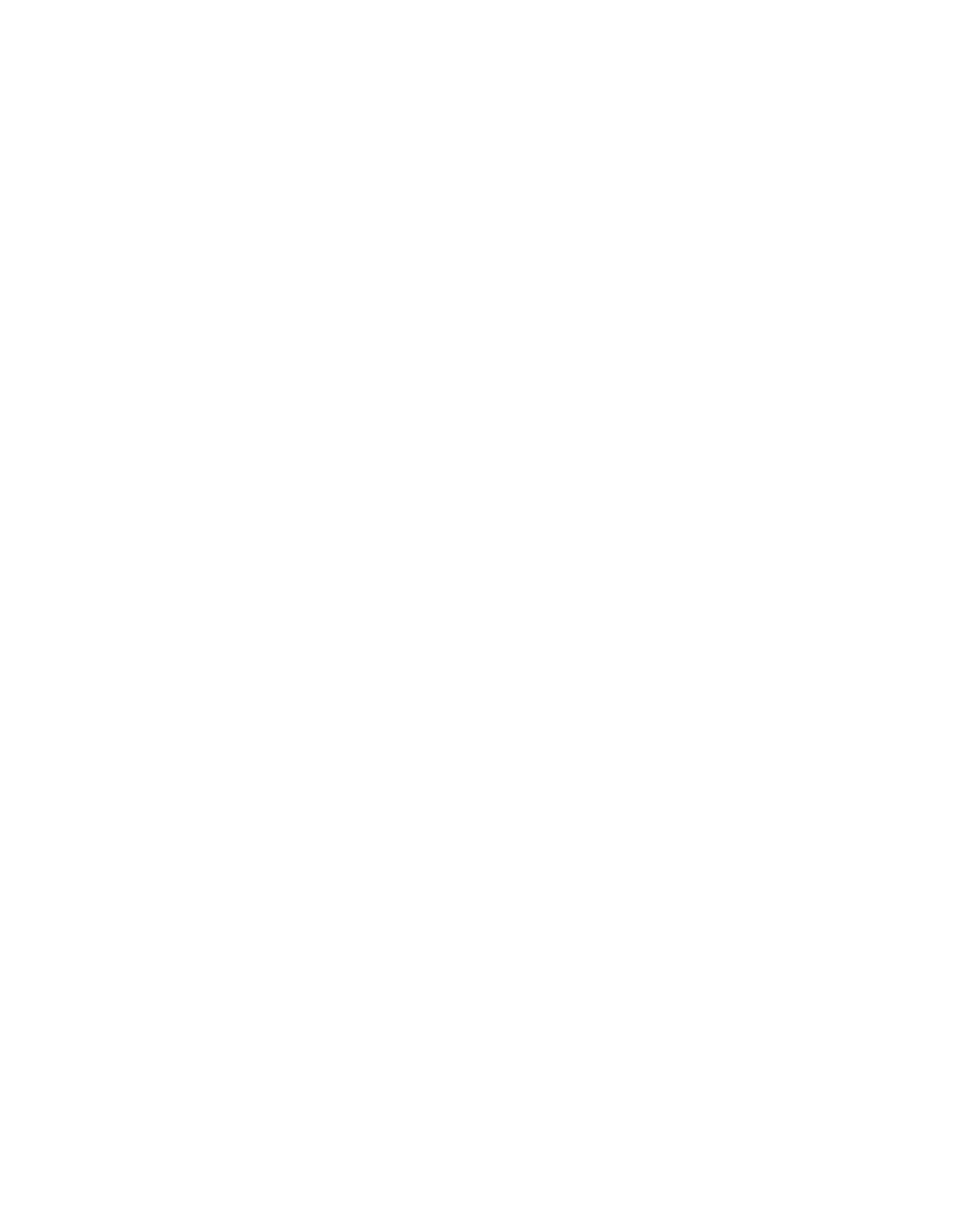# <span id="page-6-0"></span> **Section 2 Revisions to the DLIS Amendment**

- Levees in the Delta reduce flood risk to people, property, water supply, ecosystems, and infrastructure of statewide importance. Levee failure can cause catastrophic flooding and can potentially cause injury or loss of life, disrupt water supplies, and possibly damage property, infrastructure, and environmental resources of importance to the entire state. Although the state does not currently have a comprehensive method to prioritize its investments in operations, maintenance, and improvement projects for levees in the Delta, the Delta Reform Act directs the Council, in consultation with the Central Valley Flood Protection Board, to recommend such priorities (Water Code Section 85306). When the Delta Plan was adopted by the Council in 2013 it included an interim policy (regulation) (Risk Reduction Policy 1 or RR P1) that was developed to temporarily address requirements of Water Code section 85306. In 2014, the Council began developing a revised RR P1, supported by the DLIS Amendment. From 2014-2017, Council staff collected and used existing data and information from numerous sources to evaluate risks to State interests in the Delta including risks to: 1. public safety and property (identified using Estimated Annual Damages (EAD) and Estimated Annual Fatalities (EAF), 2. water supply reliability (identified as 22 Delta islands or tracts providing water supply benefits), 3. the Delta ecosystem (identified using acres flooded per year), and 4. the unique attributes of the Delta as an evolving place (identified as legacy communities, prime farmland, and public roadways). During development of the DLIS Amendment, Council staff, developed a DLIS-Decision Support Tool (DST), a computerized tool designed to explore flood risks to state interests on Delta islands and tracts protected by levees. The DLIS-DST combines risk analysis, economics, engineering, and decision-making techniques to assemble a comprehensive investment strategy for Delta levees. Staff used the DLIS-DST to create risk maps that helped inform Council decision-making for an update to RR P1 as part of the 2018 Delta Plan Amendments. Using the DLIS-DST, the Council established a three-tiered priority list– Very-High
- Priority, High Priority, and Other Priority for State investments in Delta levee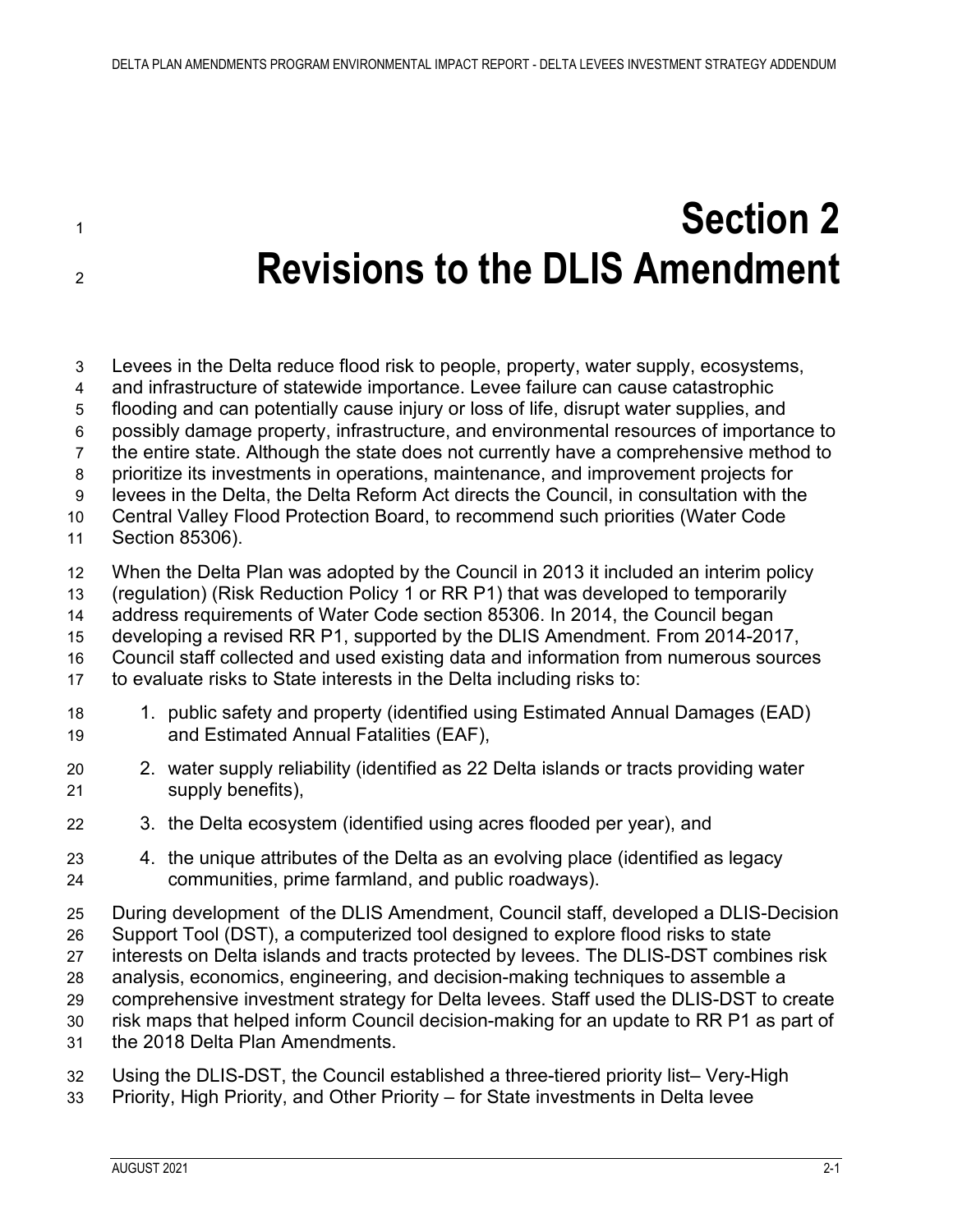- improvements. The priorities provide an ordering of the islands and tracts based on the
- flood risk for each island or tract and the State interests that the surrounding levees
- protect. The Council initiated rulemaking for RR P1 based on this work in 2019 then
- determined not to proceed with the rulemaking process and rescinded Policy RR P1
- and accompanying text in the DLIS Amendment in March 2020 due to the need to
- evaluate updated information regarding the height of levees and island floors based on
- newly published elevation data by the California Department of Water Resources.
- The following sections describe the proposed DLIS Amendment evaluated in the 2018
- PEIR, and then describes proposed revisions to the 2018 proposal for an updated DLIS
- Amendment analyzed in this Addendum to the 2018 PEIR.

## <span id="page-7-0"></span>**2.1 Project Overview**

 The DLIS Amendment identifies State interests in the Delta that are vulnerable to flooding; defines principles to guide the development and refinement of potential Delta Plan policies and recommendations; and evaluates risks to State interests due to potential levee failure, all for the purposes of attempting to reduce risks to people, property, and State interests in the Delta (Wat. Code section 85305); and to recommend priorities for State investment in levee operation, maintenance, and improvements in the Delta (Wat. Code section 85306). The proposed DLIS Amendment evaluated in the 2018 PEIR contained revisions and additions to the policies and recommendations in Chapter 7 of the Delta Plan, including the following:

- 21 Continue to prepare for Delta Flood emergencies (Recommendation RR R1)
- ♦ Modernize levee information management (Recommendation RR R2)
- ♦ Prioritize investment in Delta levees (Policy RR P1)
- ♦ Update flood management funding strategies (Recommendations RR R3, RR R4, RR R5, RR R6, RR R7)
- ♦ Manage rural floodplains to avoid increased flood risk (Recommendation RR R8)
- ♦ Protect and expand floodways, floodplains, and bypasses
- $28 \rightarrow$  Renew assurances of federal assistance for post disaster response (Recommendation RR R12)
- ♦ Limit State liability (Recommendations RR R14 and DP R"XX")
- The DLIS Amendment also added definitions to the Delta Plan glossary for levee maintenance, levee rehabilitation, and levee improvement.
- In 2019, before the Council completed the rulemaking process to amend RR P1, new
- information was published by the Department of Water Resources (DWR) that had the
- potential to change the Council's proposed prioritization of Delta levee investments. In
- March 2020, the Council withdrew RR P1 from the rulemaking process to evaluate this
- new information and any implications it might have on the proposed DLIS. Since then,
- Council staff has updated data that informs the risk analysis with new topographic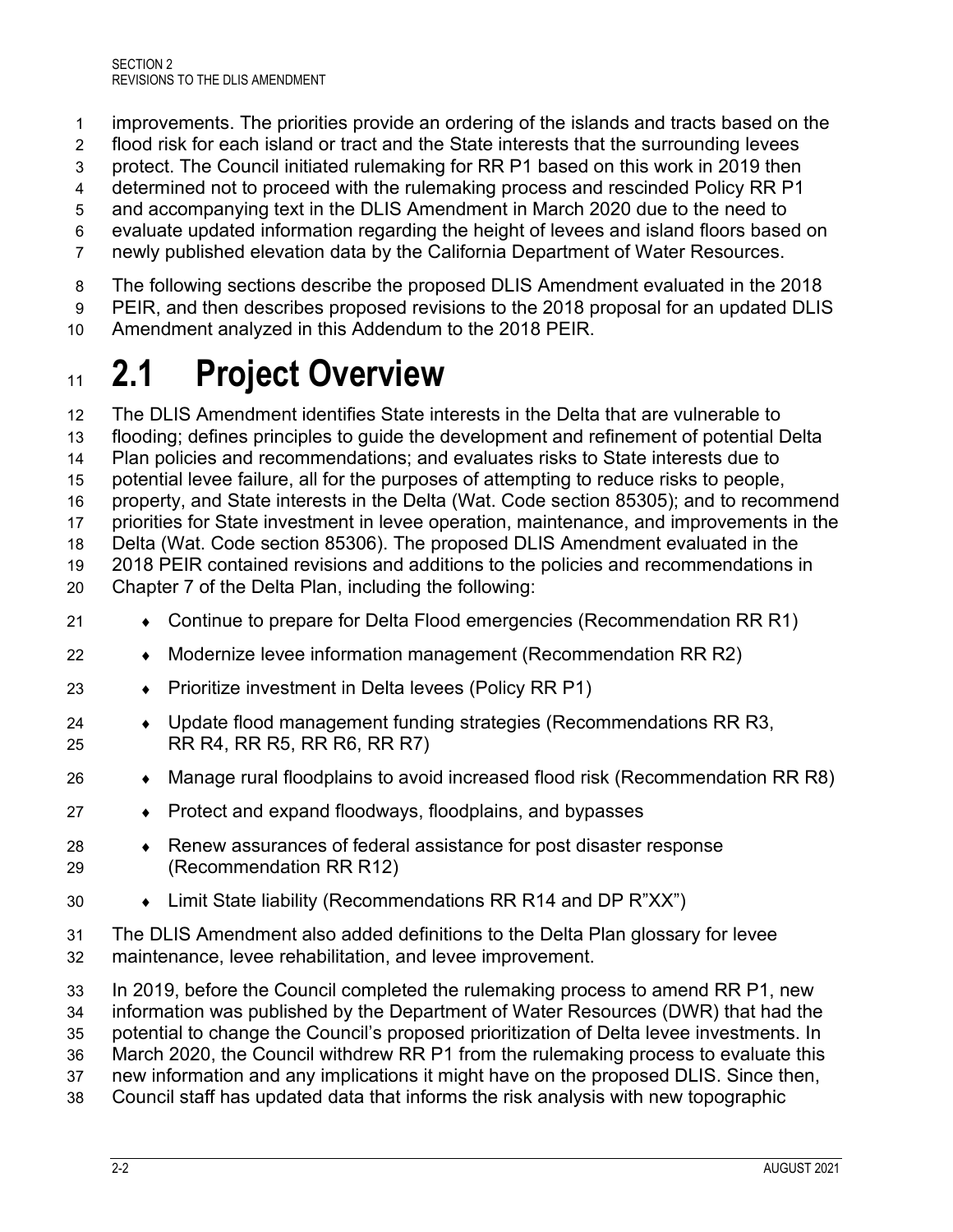- information and water surface elevations; consulted with partner agencies, DWR, and
- the Central Valley Flood Protection Board (Flood Board) to address comments among
- the three agencies on modified preliminary regulatory language; and developed an
- update to the Delta levee prioritization based on best available information. Council staff
- also addressed comments from State agencies and Delta stakeholders on the draft
- regulatory language during the previous rulemaking process.
- The updated risk analysis shows that improvements in levees would change DLIS
- priorities for Delta islands and tracts, moving islands and tracts up and down the priority
- tiers (Very-High Priority, High Priority, Other Priority). Proposed revisions to DLIS
- Amendment language made in response to the updated risk analysis fall into four
- categories:
- 12  $\bullet$  including operations and maintenance as a priority,
- ♦ changes to proposed definitions,
- 14 changes to the DLIS priority table and map of islands and tracts, and
- 15 changes to the DWR levee funding reporting requirements.

## <span id="page-8-0"></span>**2.2 Revised DLIS Amendment**

 Proposed revisions to the DLIS Amendment include updates and additions to definitions in Cal. Code Regs. title 23, section 5001 for terms used in updated Policy RR P1, along with revisions to Policy RR P1 and Cal. Code Regs. title 23, section 5012, Prioritization of State Investments in Delta Levees and Risk Reduction, to incorporate the updated

21 DLIS Amendment

## <span id="page-8-1"></span>**Definitions**

 Changes to the Delta Plan glossary for definitions or terms used in updated Policy RR P1 are shown below:

### **Levee Maintenance**:

- Annual or routine levee maintenance is work intended to preserve the levee system in
- 27 its current condition. Examples of maintenance work include patrols, surveys and
- inspections, extermination and control of burrowing animals, work on the levee crown to
- improve access or drainage, removing vegetation or debris, control of seepage and
- boils, cleaning drains and toe ditches, restoring rock protection, and maintenance of
- 31 levee-related habit improvements sites.

### **Levee Rehabilitation**:

- Rehabilitation is levee repair work needed to restore the levee integrity and preserve
- existing flood risk reduction benefits. Examples of rehabilitation work include raising the
- levee crown to offset subsidence, flattening waterside slopes, constructing landside
- berms, and widening levee crowns.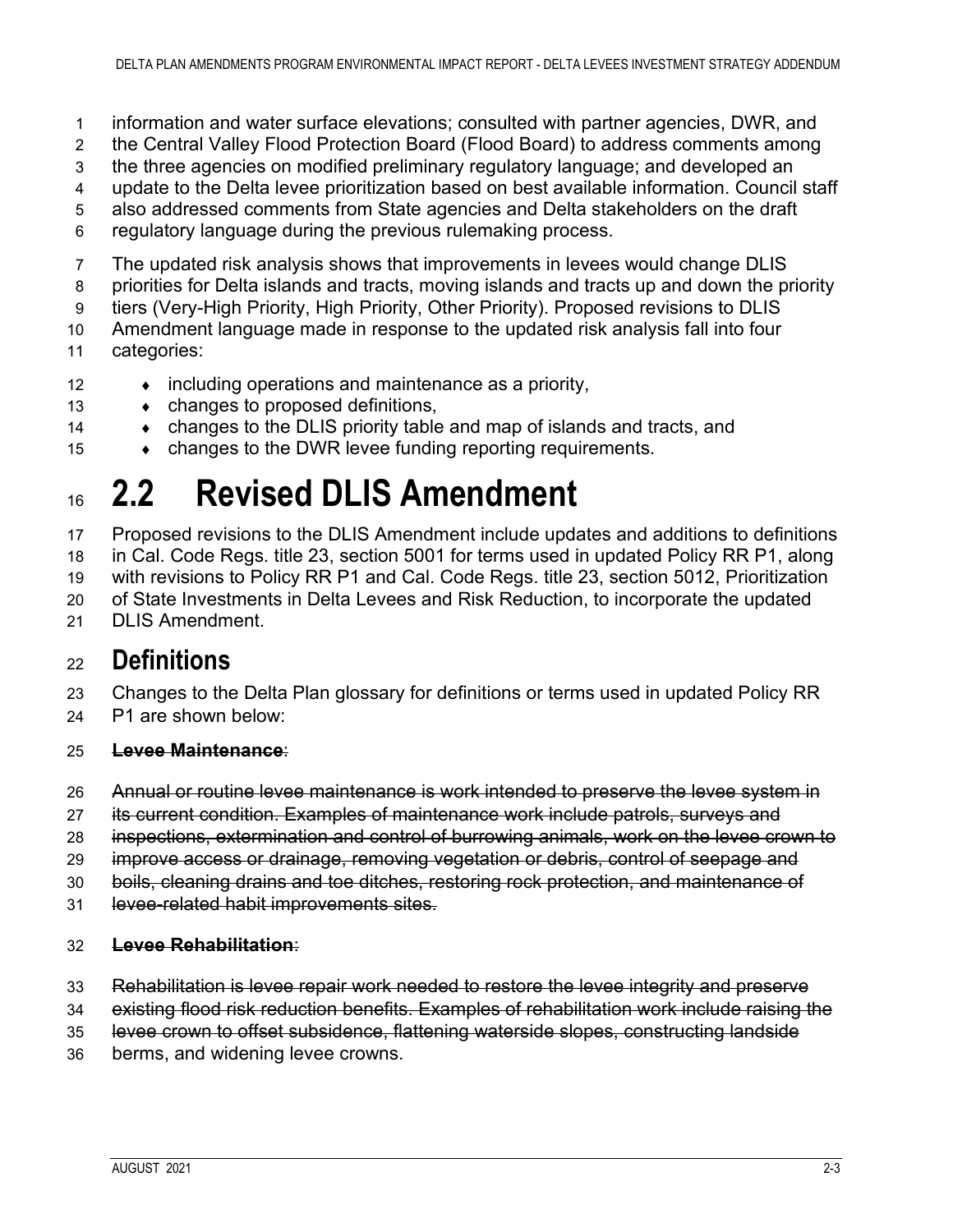- (v) "High Priority islands or tracts" means the tracts of land listed under "High Priority" in
- the Table (Delta Levees Investment Strategy Priorities) of Section 5012 of this title and
- depicted in Appendix P to the Delta Plan.
- (w) "Levee improvement" means any activity that is not levee operation and
- maintenance, and that is intended to reduce the probability of flooding or the addition of
- a feature that did not previously exist. Examples of levee improvements include
- changing levee geometry to reach a higher level of protection, increasing the height of a
- 8 levee, providing riprap where none previously existed, and other similar activities. Levee
- 9 improvements are intended to reduce the probability of flooding. An example of a levee
- 10 improvement would be changing a levee geometry to meet a higher levee standard
- 11 such as improving a levee to reach a 200-year level of protection.
- (x) "Levee operation and maintenance" means any activity to retain or maintain the
- 13 intended functions of flood control facilities and of existing encroachments or needed to
- 14 keep the system functioning properly. Examples of maintenance activities include
- mowing, tree and brush trimming and removal, revetment restoration, rodent control,
- spraying, painting, coating, patching, burning, and other similar activities but does not include any significant excavation or any excavation during flood season.
- 
- (bb) "Other Priority islands or tracts" means the tracts of land listed under "Other
- Priority" in the Table (Delta Levees Investment Strategy Priorities) of Section 5012 of
- this title and depicted in Appendix P to the Delta Plan.
- (jj) "Very-High Priority islands or tracts" means the tracts of land identified under "Very-
- High Priority" in the Table (Delta Levees Investment Strategy Priorities) of Section 5012
- of this title and depicted in Appendix P to the Delta Plan.

## <span id="page-9-0"></span> **RR P1. Prioritization of State Investments in Delta Levees and Risk Reduction**

- 26 Proposed changes to Policy RR P1 are shown in strikethrough and underline below. Table 1 provides updated priorities to guide State discretionary investments in the improvement and major rehabilitation of Delta levees. These priorities for State
- investments in Delta levees and risk reduction are depicted in Figure 1.
- (a) Fund levee maintenance. Funding for levee maintenance shall continue to be available throughout the Delta where authorized by Water Code section 12980 et seq.
- **(a) Fund levee operation and maintenance**. For the purposes of Water Code Section 85306, State investments in levee operation and maintenance of Delta project levees and nonproject levees shall be prioritized as follows:
- (1) For project levees, funding should be prioritized to ensure levees are operated and maintained in accordance with Code of Federal Regulations, Title
- 33, Part 208.10, applicable federal Operation and Maintenance manuals, active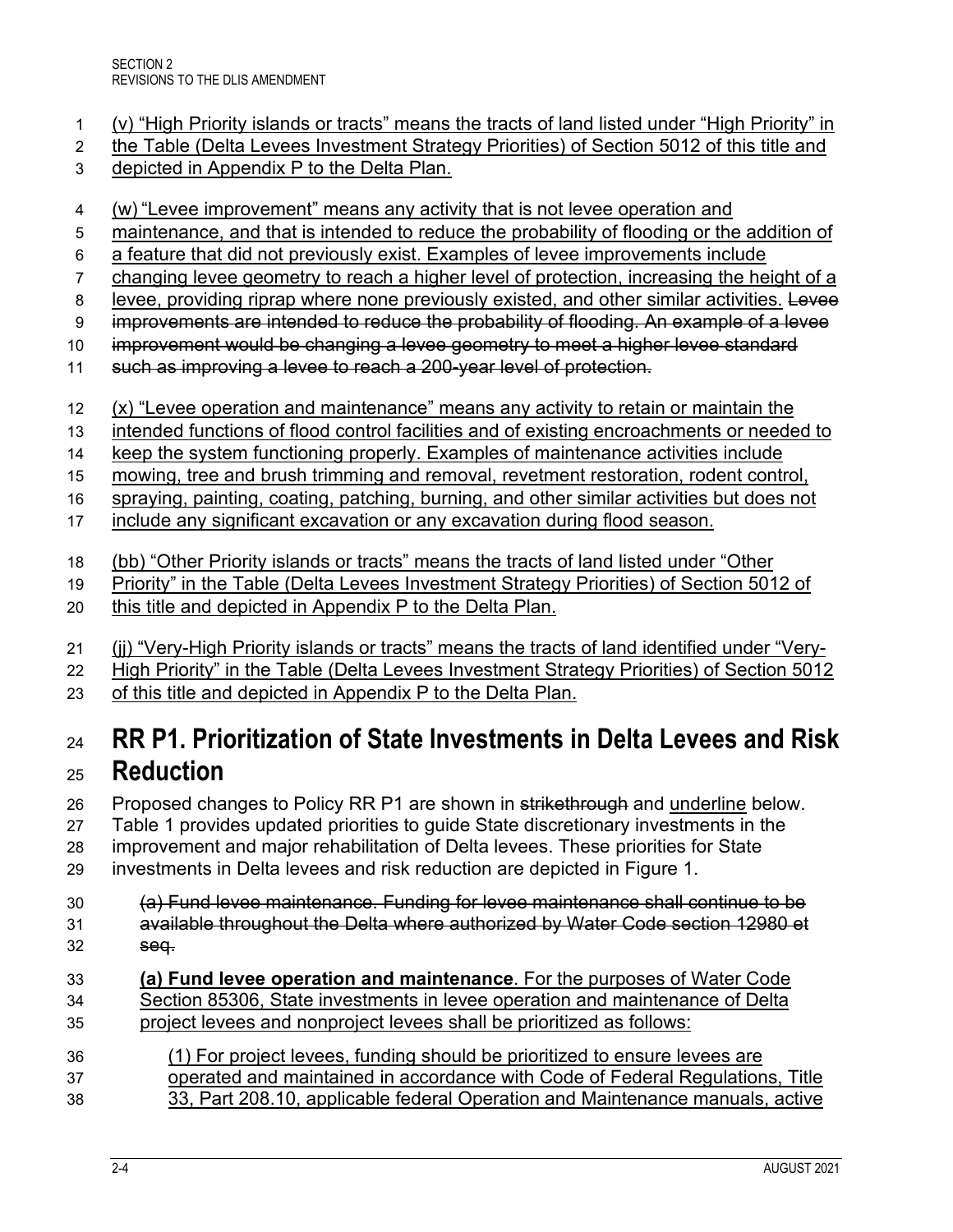in federal Public Law 84-99 Rehabilitation Program, and consistent with Central Valley Flood Protection Board Resolution No. 2018-06 for Acceptable Operation and Maintenance of the State Plan of Flood Control.

 (2) For nonproject levees, funding should be prioritized to ensure levees are operated and maintained to protect the Delta's physical characteristics.

 **(b)** Prioritize levee improvements **Delta levees investment strategy**. The priorities listed in the Table 1 below and depicted in Delta Plan Appendix P dated [XXXX], which is incorporated herein by this reference as if fully set forth, shall guide State discretionary investments in the improvement and major rehabilitation of Delta levees. The California Department of Water Resources' funding decisions are subject to its consideration of the benefits, costs, engineering considerations, and 12 other factors. As the California Department of Water Resources (DWR) selects levee improvement projects for funding through its levee funding programs, it should fund 14 projects at the very high Very-High priority islands or tracts, which are identified in 15 Table 1 and depicted in Delta Plan Appendix P dated [XXXX], which Appendix P is incorporated herein by this reference as if fully set forth. The California Department of Water Resources funding decisions are subject to its consideration of the benefits, costs, engineering considerations, and other factors. before approving funding 19 projects at high priority High Priority or other priority Other Priority islands or tracts. If 20 available funds are sufficient to fully fund levee improvements projects at the very 21 high priority Very-High Priority islands or tracts, then funds for levee improvements 22 projects or major rehabilitation of levees on high High Priority islands or tracts may 23 should be provided, funded and after those projects have been fully funded, then 24 levee improvement projects at other priority Other Priority islands or tracts may be funded.

 The Department of Water Resources shall certify projects' consistency with this regulatory policy when its funding decisions are made and shall report annually to the Council about its decisions to award State funds for Delta levee improvements, including the location of each funded improvement, the priority of the affected islands or tracts, the improvements funded, including the relevant levee improvement type, habitat mitigation or enhancement features, estimated reduction in levee fragility, expected reduction in annual fatalities and damages, State funds

awarded, and local or federal matching funds

 When DWR's contributions towards levee improvements vary from these priorities, it shall identify how the funding is inconsistent with this guidance, describe why

- variation from the priorities is necessary, and explain how the funding nevertheless
- protects lives, property, and the State's interests in water supply reliability and
- restoration, protection, and enhancement of the Delta ecosystem while considering
- the Delta's unique agricultural, natural, historic, and cultural values. That
- determination is subject to review by the Delta Stewardship Council on appeal.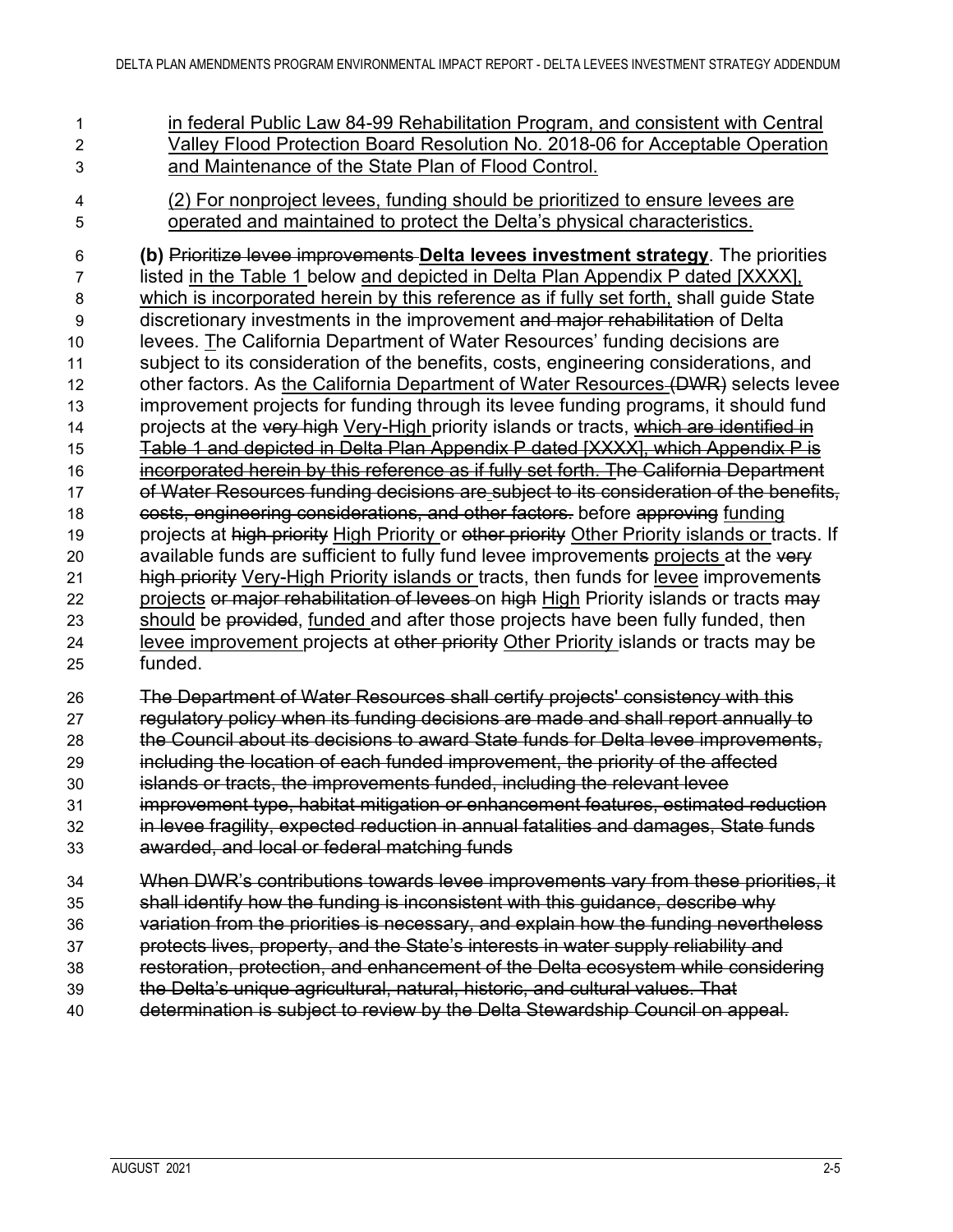## <span id="page-11-0"></span>1 **Table 1**

### 2 **Delta Levees Investment Strategy Priorities**

| <b>Very High Priority</b> | Bacon Island, Bethel Island, Bishop/DLIS-14 (North Stockton), Brannan-Andrus,<br>Byron Tract, DLIS-19 (Grizzly Slough Area), DLIS-28, DLIS-33, DLIS-63 (Grizzly Island<br>Area), Drexler Tract, Central Stockton, Dutch Slough, Hasting Tract, Hotchkiss Tract, Grand<br>Island, Jersey Island, Jones Tract (Upper and Lower), Maintenance Area 9 North,<br>Maintenance Area 9 South, McCormack-Williamson Tract, McDonald Island, McMullin<br>Ranch, Middle and Upper Roberts Island, New Hope Tract, North Stockton, Paradise<br>Junction, Reclamation District 17, Ryer Island, Sherman Island, Staten Island,<br>Terminous Tract, Twitchell Island, Upper Andrus Island, Victoria Island, Webb Tract.<br>West Sacramento.                                                                                                                                                                                                                                                                                                                                                                                                                                                                                                                                                                                                                                                                                                                                                              |
|---------------------------|--------------------------------------------------------------------------------------------------------------------------------------------------------------------------------------------------------------------------------------------------------------------------------------------------------------------------------------------------------------------------------------------------------------------------------------------------------------------------------------------------------------------------------------------------------------------------------------------------------------------------------------------------------------------------------------------------------------------------------------------------------------------------------------------------------------------------------------------------------------------------------------------------------------------------------------------------------------------------------------------------------------------------------------------------------------------------------------------------------------------------------------------------------------------------------------------------------------------------------------------------------------------------------------------------------------------------------------------------------------------------------------------------------------------------------------------------------------------------------------------|
| <b>High Priority</b>      | Bacon Island, Bouldin Island, Brack Tract, Bradford Island, Cache Haas Area, Central<br>Stockton, Clifton Court Forebay, DLIS-01 (Pittsburg Area), DLIS-07 (Knightsen Area), DLIS-<br>08 (Discovery Bay Area), DLIS-20 (Yolo Bypass), DLIS-22 (Rio Vista), DLIS-26 (Morrow<br>Island), DLIS-29, DLIS-30, DLIS-31 (Garabaldi Unit), DLIS-32, DLIS-39, DLIS-41<br>(Joice Island Area), DLIS-44 (Hill Slough Unit), DLIS-55, DLIS-59, <del>DLIS-63</del><br>(Grizzly Island Area), Drexler Tract, Egbert Tract, Fabian Tract, Glanville, Grand Island,<br>Hastings Tract, Holland Tract, Honker Bay, Honker Lake Tract*, Hotchkiss Tract, Jones<br>Tract (Lower And Upper), Kasson District, Libby McNeil, Little Egbert Tract, Lower Roberts<br>Island, Mandeville Island, McDonald Island, Middle & Upper Roberts Island.<br>Mossdale Island, New Hope Tract, Netherlands, Palm-Orwood, Paradise Cut, Paradise<br>Junction, Pearson District, Pescadero District, Rindge Tract, River Junction, Shima Tract,<br>Staten Island, Stewart Tract, Sunrise Club, Terminous Tract, Tyler Island,<br>Union Island East, Veale Tract, Union Island West, Victoria Island, Webb Tract, Walnut<br>Grove, Woodward Island, Yolano.                                                                                                                                                                                                                                                                     |
| <b>Other Priority</b>     | Atlas Tract, Bixler Tract, Brack Tract, Cache Haas Area, Canal Ranch Tract, Chipps Island,<br>Coney Island, Dead Horse Island, <b>DLIS-01 (Pittsburg Area)</b> , DLIS-06 (Oakley Area), DLIS-<br>07 (Knightsen Area), DLIS-10, DLIS-15, DLIS-17, DLIS-18, DLIS-19 (Grizzly Slough Area),<br>DLIS-25, DLIS-26 (Morrow Island), DLIS-27, DLIS-28, DLIS-29, DLIS-30, DLIS-31<br>(Garabaldi Unit), DLIS 32, DLIS 33, DLIS-34, DLIS-35, DLIS-36, DLIS-37<br>(Chadbourne Area), DLIS-39, DLIS-40, DLIS-41 (Joice Island Area), DLIS-43<br>(Potrero Hills Area), DLIS-44 (Hill Slough Unit), DLIS-46, DLIS-47, DLIS-48, DLIS-49, DLIS-<br>50, DLIS-51, DLIS-52, DLIS-53, DLIS-54, <del>DLIS-55,</del> DLIS-56, DLIS-57, <del>DLIS-59</del> , DLIS-62,<br>Drexler Pocket, Egbert Tract, Ehrheardt Club, Empire Tract, Fabian Tract, Fay Island,<br>Glide District, Holt Station, Honker Lake Tract Kasson District, King Island, Libby McNeil,<br>Lisbon District, Lower Roberts Island, McMullin Ranch, Medford Island, Mein's Landing,<br>Merritt Island, Netherlands, Pearson District, Peters Pocket, Pico-Naglee, Prospect Island,<br>Quimby Island, Randall Island, Rindge Tract, Rio Blanco Tract, River Junction,<br>Rough And Ready Island, Ryer Island, Shima Tract, Shin Kee Tract, Stark Tract, Sunrise<br>Glub, Sutter Island, Union Island East, Veale Tract, Venice Island, Walnut Grove, Walthall,<br>West Sacramento, Wetherbee Lake, Winter Island, Wright-Elmwood Tract Yolano. |

3

### 4 **(c) Annual Report.**

| - 5 | (1) The California Department of Water Resources shall submit a written annual      |
|-----|-------------------------------------------------------------------------------------|
| -6  | report to the Council, as well as present the report to the Council, on State funds |
|     | distributed or provided by the California Department of Water Resources for         |
| -8  | levee operation, maintenance, repair, rehabilitation, replacement, and              |
| -9  | improvement projects within the legal Delta. At least 45 days prior to the oral     |
| 10  | presentation before the Council, the California Department of Water Resources       |
| 11  | shall submit the written annual report to the Council and make the report publicly  |
| 12  | available.                                                                          |
|     |                                                                                     |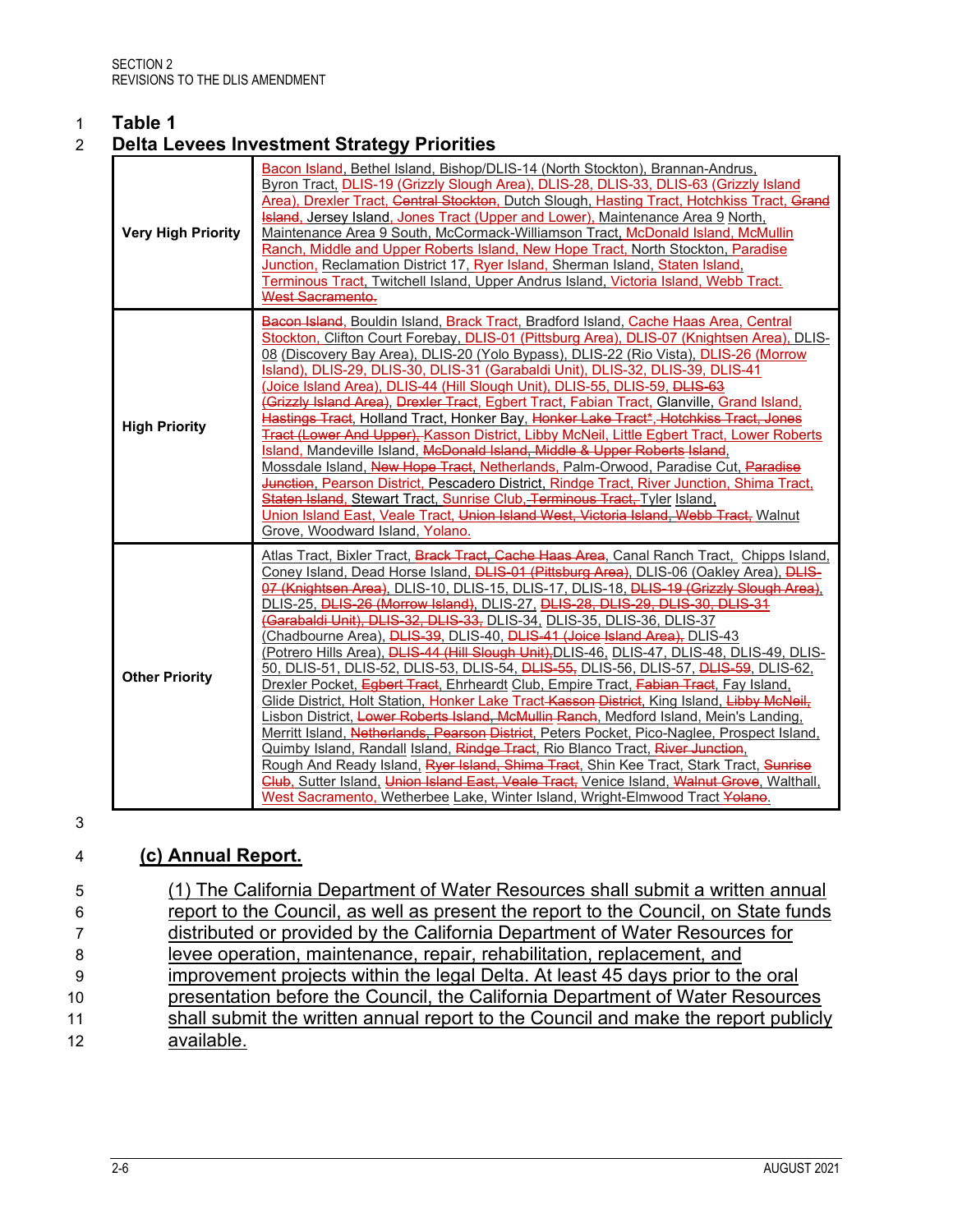| 1                       | (2) The report shall include:                                                        |
|-------------------------|--------------------------------------------------------------------------------------|
| $\overline{2}$          | (A) A description of State funds provided for each levee operation,                  |
| 3                       | maintenance, repair, rehabilitation, replacement, and improvement program            |
| $\overline{\mathbf{4}}$ | funded during the reporting year;                                                    |
| 5                       | (B) A list of each levee improvement project proposal submitted to the               |
| 6                       | California Department of Water Resources for funding, regardless of whether          |
| $\overline{7}$          | the California Department of Water Resources awarded funding to the                  |
| 8                       | project;                                                                             |
| 9                       | (C) A list of the improvement projects awarded funding, the funding level            |
| 10                      | awarded, the local cost share, and the applicable priority of the island or tract    |
| 11                      | from Table 1 in paragraph (b)(1) where the levee improvement project is              |
| 12                      | located;                                                                             |
| 13                      | (D) A description, for each awarded project, of changes (when completed) to          |
| 14                      | levee geometry, the specific locations of those changes, and expected                |
| 15                      | changes in the level of flood protection provided or standard achieved;              |
| 16                      | (E) If the California Department of Water Resources awards funds for any             |
| 17                      | levee improvement project that is inconsistent with the priorities identified in     |
| 18                      | paragraph (b)(1), the annual report shall identify for each project: how the         |
| 19                      | funding is inconsistent with the priorities, describe why variation from the         |
| 20                      | priorities is necessary, and explain how the funding nevertheless protects           |
| 21                      | lives, property, or other State interests, such as infrastructure, agriculture,      |
| 22                      | water supply reliability, Delta ecosystem, or Delta communities;                     |
| 23                      | (F) A summary of the California Department of Water Resources' rationale for         |
| 24                      | levee improvement project proposals submitted, but not awarded funding               |
| 25                      | during the reporting year; and                                                       |
| 26                      | (G) A summary of all previous California Department of Water Resources               |
| 27                      | funded levee improvement project activities completed during the reporting           |
| 28                      | year and location of those activities;                                               |
| 29                      | (d) For purposes of Water Code section 85057.5(a)(3) and section5001(j)(1)(E) of     |
| 30                      | this Chapter, this policy covers a proposed action that involves discretionary State |
| 31                      | investments in the improvement and major rehabilitation of Delta levees Delta flood  |
| 32                      | risk management, including levee operations, maintenance, and improvements.          |
| 33                      | Nothing in this policy establishes or otherwise changes existing levee standards.    |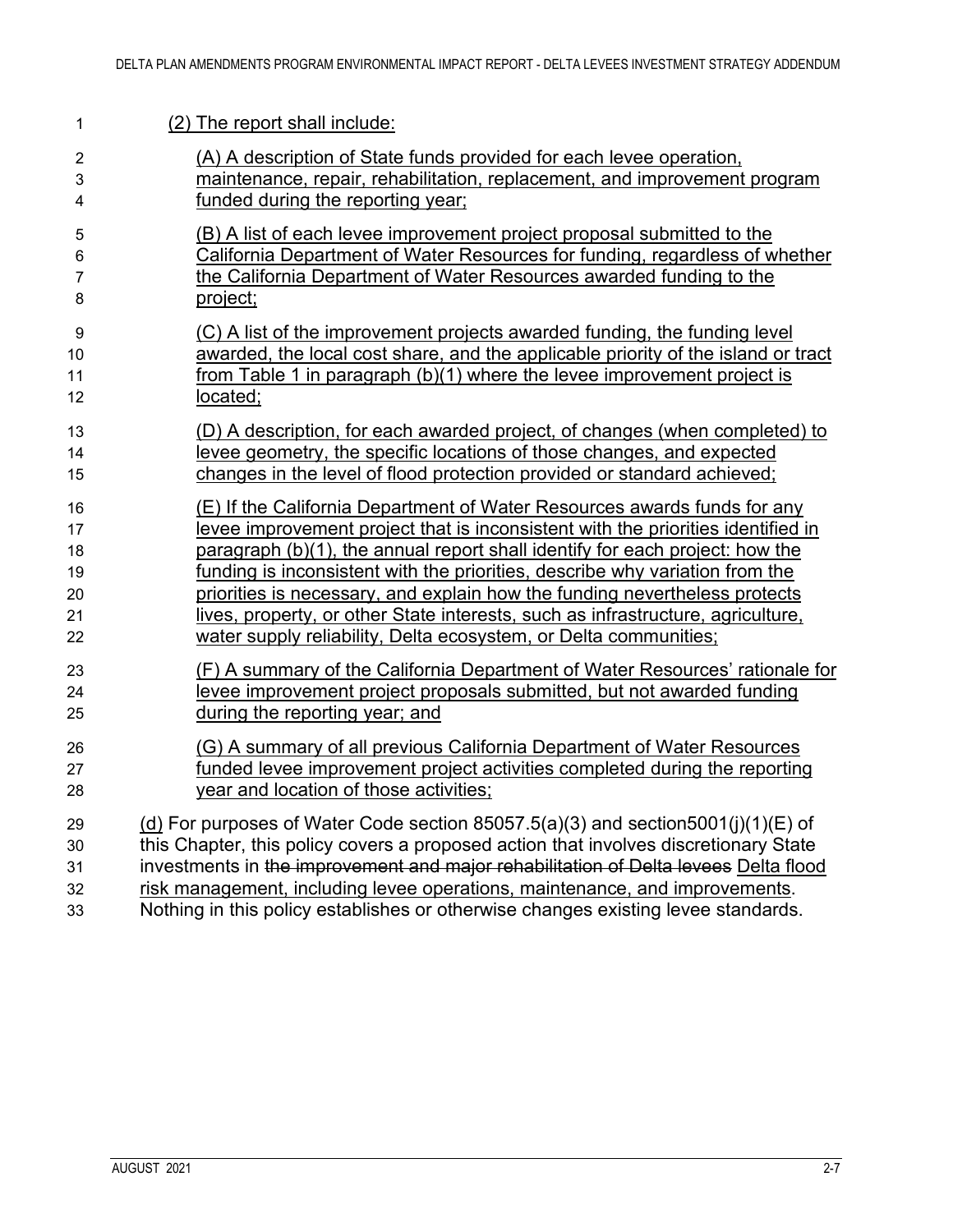<span id="page-13-0"></span>1 **Figure 1**

### 2 **Investment Priorities for Guiding State Discretionary Investments in Levee**

3 **Improvements within the Delta and Suisun Marsh**



4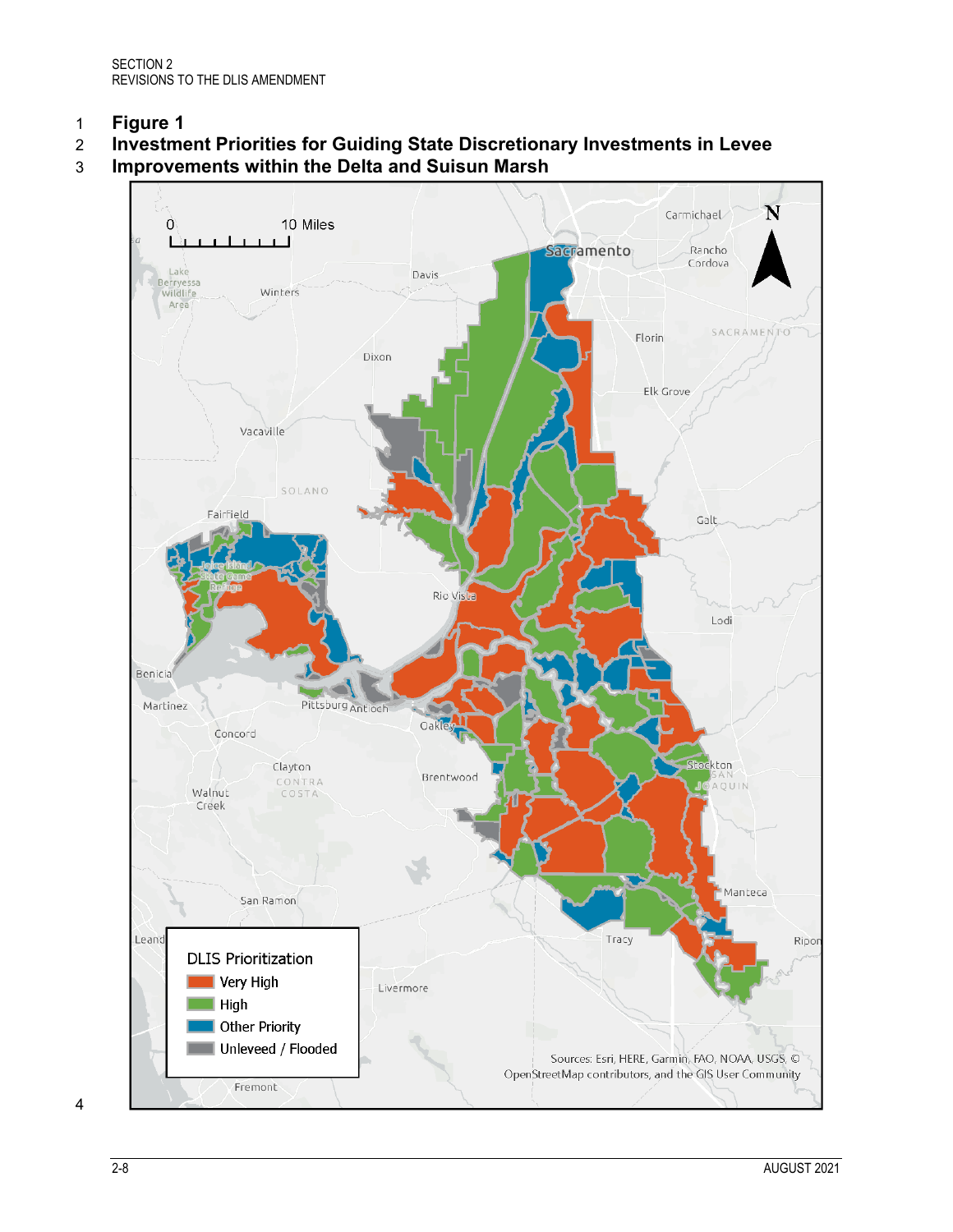<span id="page-14-0"></span> **Section 3 Analysis of Potential Environmental Effects**

## <span id="page-14-1"></span>**3.1 Introduction**

 The 2018 PEIR evaluated potential environmental impacts of the DLIS Amendment in the following resource topics: aesthetics; agricultural and forestry resources; air quality and greenhouse gas emissions; aquatic and terrestrial biological resources; cultural and paleontological resources; energy resources; geology, soils, seismicity, and mineral resources; hazards and hazardous materials; hydrology and water quality; land use and planning; noise; population, employment and housing; recreation; transportation; tribal cultural resources; and utilities and public services. The 2018 PEIR also addressed growth inducing effects, and climate change and resiliency. The 2018 PEIR (Section 5.1 *Approach to the Environmental Analysis*) describes the approach used to determine the significance of environmental impacts for each resource topic. Because the Council would not propose, construct or operate any projects, each resource topic in the 2018 PEIR addressed the potentially significant impacts of projects that could be approved by other public agencies in response to the DLIS Amendment in the Primary Planning Area (legal boundaries of the Delta). The analysis was based on general types of activities, potential projects, and construction methods that could be implemented as a result of approval of the DLIS Amendment, which could lead to construction and/or operation of:

- ♦ Setback levees
- ♦ Floodway widening
- 24 → Levee maintenance
- ♦ Levee modification and rehabilitation
- ♦ Dredging
- 27 ◆ Stockpiling of materials
- 28 → Subsidence reversal

These issues are reconsidered in this addendum in light of the proposed revisions to the

- DLIS Amendment. This addendum analyzes whether, with these revisions,
- implementation of projects in response to the proposed revisions to the DLIS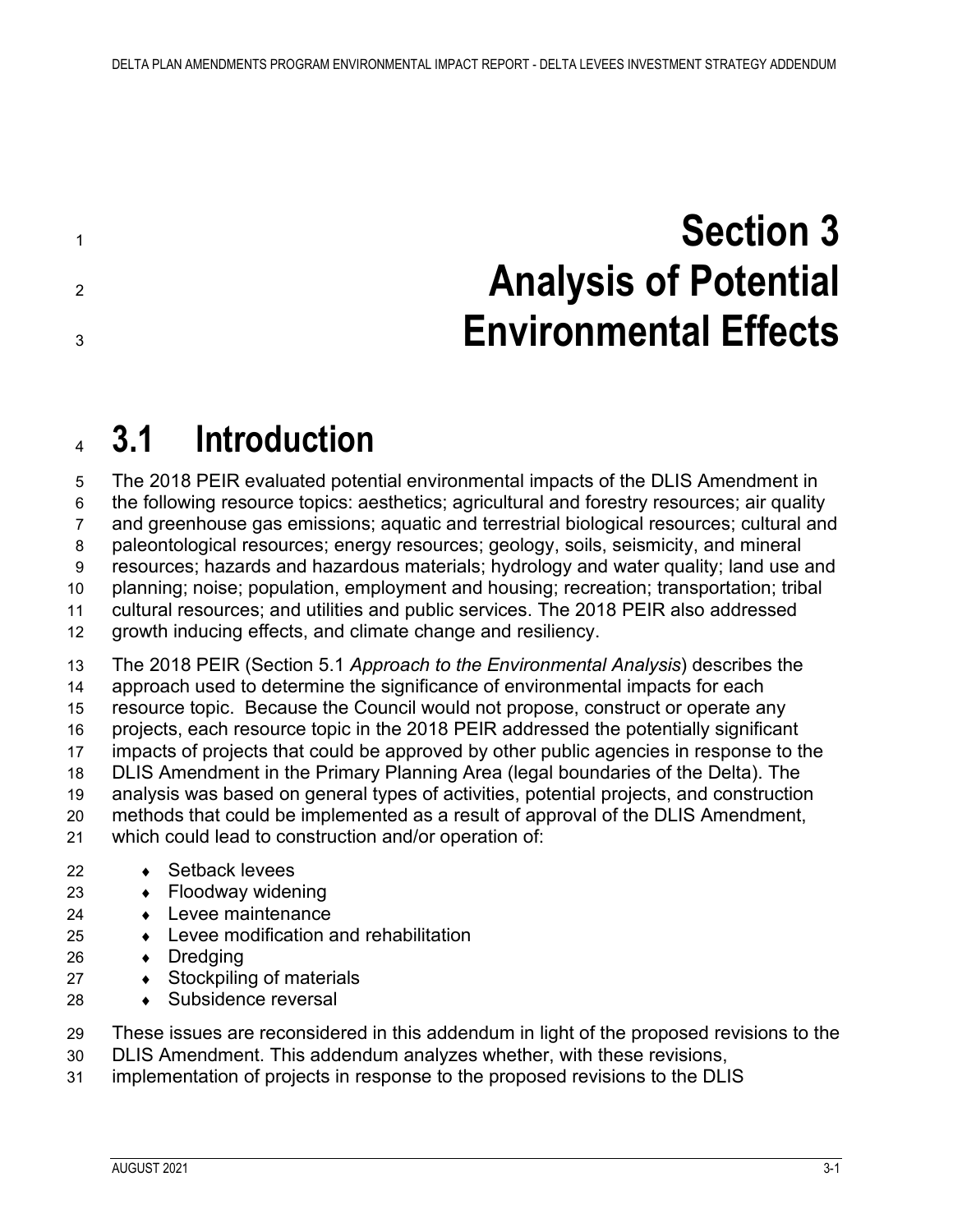- Amendment would result in any new significant impacts or substantially more severe impacts than those identified in the 2018 PEIR.
- As described in 2018 PEIR Section 5.1 and in Section 1.1 of this addendum, above,

mitigation measures were adopted and incorporated into the Delta Plan in order to

reduce or avoid the significant environmental impacts of the Delta Plan and apply to

6 covered actions<sup>1</sup> as required by Delta Plan policy G P1(b)(2). In many cases, these

mitigation measures, or equally effective feasible measures adopted as part of covered

- actions, would reduce impacts identified in the 2018 PEIR to a less-than-significant level. However, because the specific locations, scale, and timing of possible future
- facilities are not known at this time, the specific resources present within the project
- footprint of construction sites and new facilities in the Primary Planning Area cannot be
- determined. Factors necessary to identify specific impacts include the design and
- footprint of future projects, and the type and precise location of construction activities.
- Therefore, as the 2018 PEIR disclosed, in many cases it is not possible to conclude that
- significant adverse effects would be avoided or reduced to a less-than-significant level.
- Furthermore, implementation and enforcement of revised mitigation measures, or

equally effective feasible measures, would be within the responsibility and jurisdiction of

public agencies other than the Council. Therefore, identified significant impacts would

- remain significant and unavoidable.
- For non-covered actions that are constructed and operated in response to the DLIS
- Amendment in the Primary Planning Area, adoption and enforcement of revised
- mitigation measures by other public agencies is recommended to reduce potentially
- significant impacts. However, the Council lacks authority to require other agencies to
- $\phantom{1}$  adopt or enforce mitigation measures for projects that are not covered actions. $^2$
- Accordingly, for non-covered actions, the 2018 PEIR assumed that potentially
- significant environmental impacts would be significant and unavoidable, even if feasible
- mitigation measures are available, as CEQA requires, because they would be within the
- responsibility and jurisdiction of an agency other than the Council.

As a result, for each of the resource topics identified above, impacts associated with

- implementation of projects in response to the proposed revisions to the DLIS
- Amendment in the Primary Planning Area were determined to be significant and
- unavoidable, with the exception of the following specific topics, which were determined

to be less than significant:

- ♦ Creation of objectionable odors
- ♦ Exposure of sensitive receptors to substantial pollutant concentrations associated with operations
- ♦ Substantial inefficient, wasteful, or unnecessary long-term consumption of energy or changes to hydropower generation

Covered actions are defined in the Delta Reform Act (Wat. Code section 85057.5(a).)

<sup>&</sup>lt;sup>2</sup> For example, if a project is proposed that is not a covered action, the Council cannot require the Delta Plan's mitigation measures be adopted. Of course, other public agencies that have an independent duty under CEQA to identify and adopt feasible mitigation measures for projects and programs.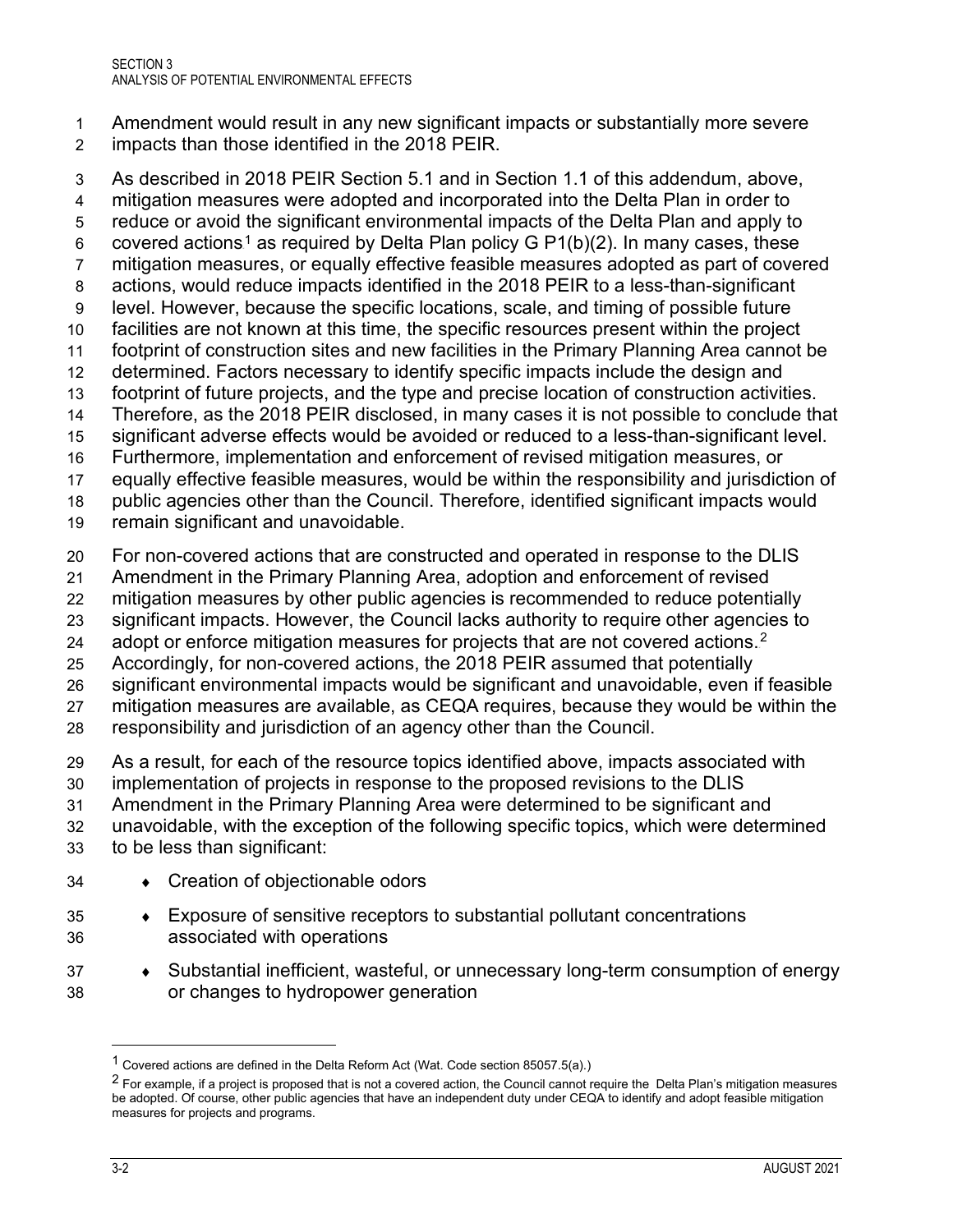- ♦ Conflicts with applicable plans, policies, or regulations of local county and/or State energy standards that have been adopted for the purpose of improving energy efficiency or reducing consumption of fossil fuels
- ♦ Construction and operation crew relocation that results in population growth and demand for housing
- ♦ Displacement of substantial numbers of housing or people, necessitating the construction of replacement housing elsewhere
- ♦ Exceedance of wastewater treatment requirements, capacity to serve projected demand, that would require the construction of new wastewater treatment facilities or expansion of existing facilities
- 11 The construction of new water treatment or distribution facilities or expansion of existing facilities
- Projects implemented in response to the proposed DLIS Amendment would only occur in the Primary Planning Area; therefore, no impact would occur in the Extended
- 15 Planning Area.<sup>3</sup>

## <span id="page-16-0"></span> **3.2 Effects of Revisions to the DLIS Amendment**

 As described under subsection 3.1 *Introduction*, the analysis in the 2018 PEIR was based on general types of activities, potential projects, and construction methods that could result with implementation of projects in response to the DLIS Amendment. The proposed revisions to the DLIS Amendment include revisions to RR P1 that address: prioritization of funding of the operation and maintenance of project and non-project levees; changes to Table 1 and Figure 1 which guides State discretionary investments in the improvement and rehabilitation of Delta levees for the identified islands and tracts; definitions of terms; and requirements for levee funding reporting. While the proposed revisions could affect the timing of potential projects, none of these proposed revisions would change the location or the range of potential activities or projects (setback levees, floodway widening, levee maintenance, levee modification and rehabilitation, dredging, stockpiling of materials, and subsidence reversal projects) or construction methods that could be undertaken to implement projects in response to the revised DLIS Addendum. As described in the PEIR, for purposes of ensuring a conservative analysis of environmental impacts, the PEIR assumes that the Delta Plan and the Proposed Project are implemented and achieve their desired outcomes, regardless of whether the outcomes are expressed as policies or recommendations, and, accordingly, evaluates the potential impacts of types of projects that the Delta Plan, as a whole and as amended by the Proposed Project, would encourage and

promote in the Primary and Extended Planning Areas.

 The Extended Planning Area is defined by the watersheds that contribute flows to the Delta (including areas within the Delta watershed upstream of the Delta, and the Trinity River watershed), and areas of California receiving water from or conveyed through the Delta (State Water Project (SWP) and Central Valley Project (CVP) service areas).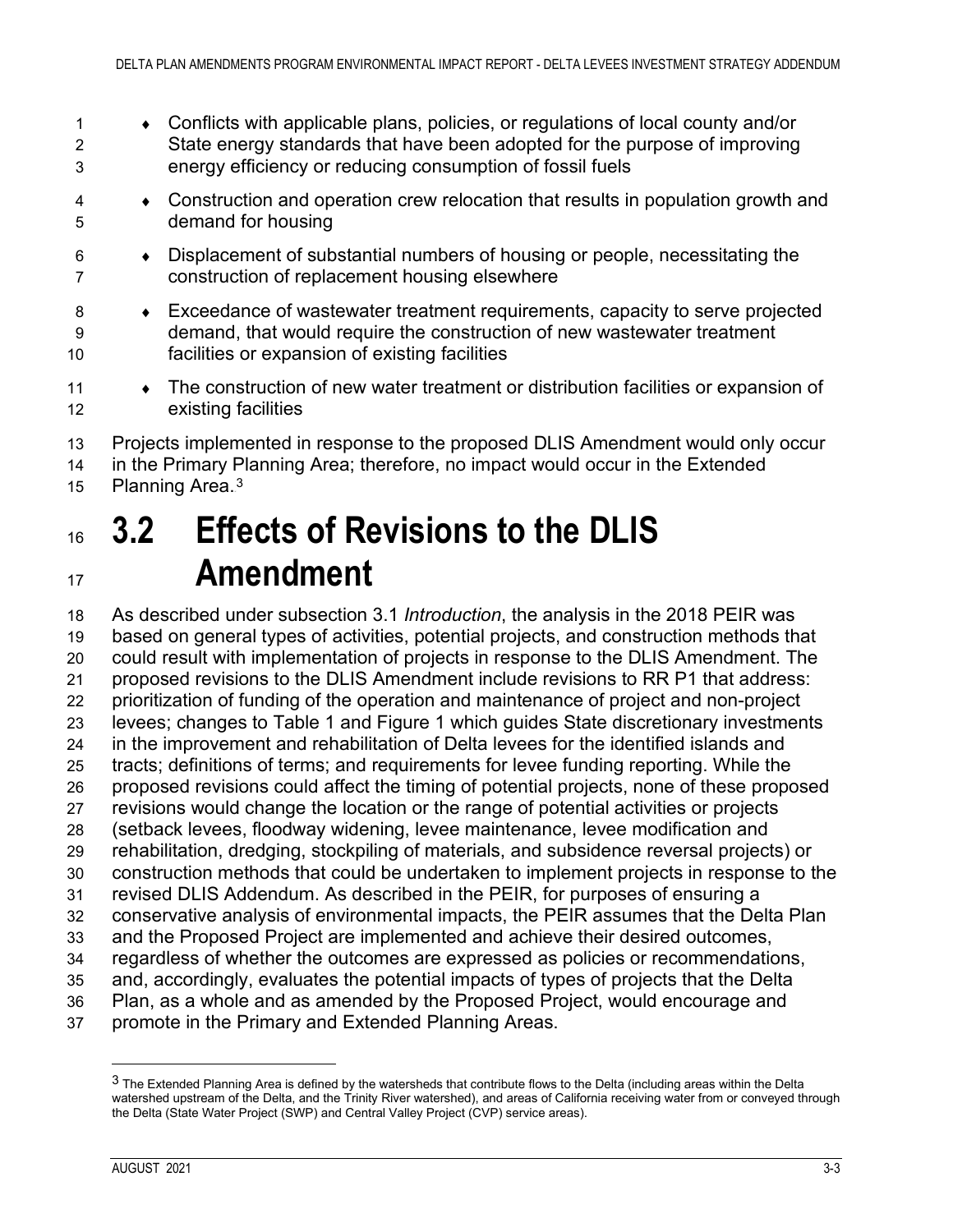- Therefore, the proposed revisions would not change the conclusions of the 2018 PEIR,
- result in any new significant impacts, or substantially increase the severity of previously
- identified impacts. In addition, because the proposed revisions do not alter the
- underlying impact conclusions, there would be no change in the cumulative effects of
- the DLIS Amendment. Furthermore, because there would be no change in the type or
- the location of activities or projects undertaken in response to the DLIS Amendment,
- there would be no change in the 2018 PEIR growth inducement analysis or climate
- change and resiliency discussion associated with the DLIS Amendment. As a result,
- none of the significance conclusions or findings in the 2018 PEIR would be altered, no
- new significant impact would occur, and none of the previously identified significant impacts would be substantially more severe.

## <span id="page-17-0"></span>**3.3 Conclusion**

- This addendum documents that the proposed revisions to the DLIS Amendment would
- not result in any new or substantially more severe significant impacts than those
- disclosed in the 2018 PEIR. None of the conditions or circumstances that would require
- preparation of a subsequent or supplemental EIR pursuant to Public Resources Code
- section 21166 and CEQA Guidelines section 15162 exists as a result of revisions to the
- DLIS Amendment.